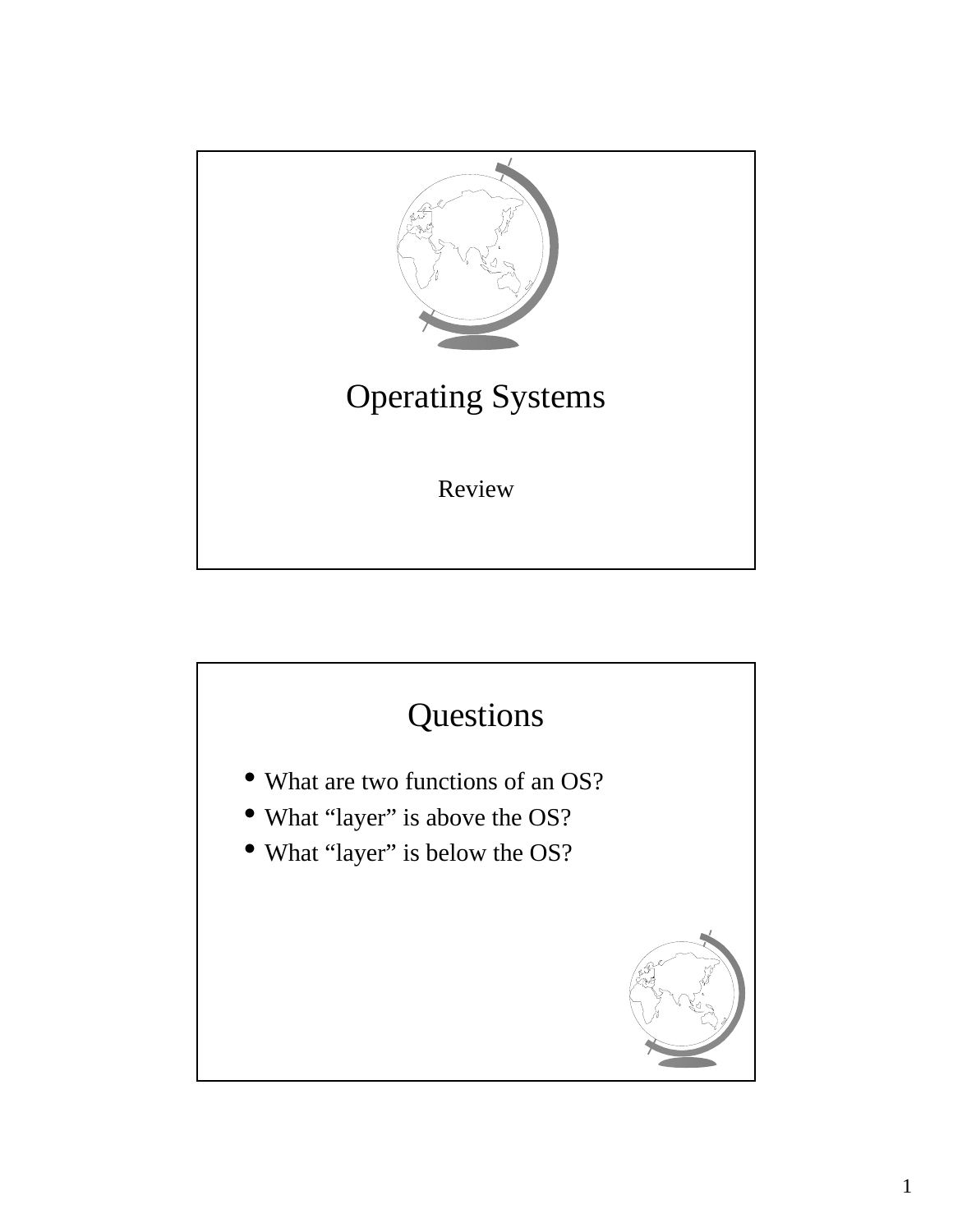

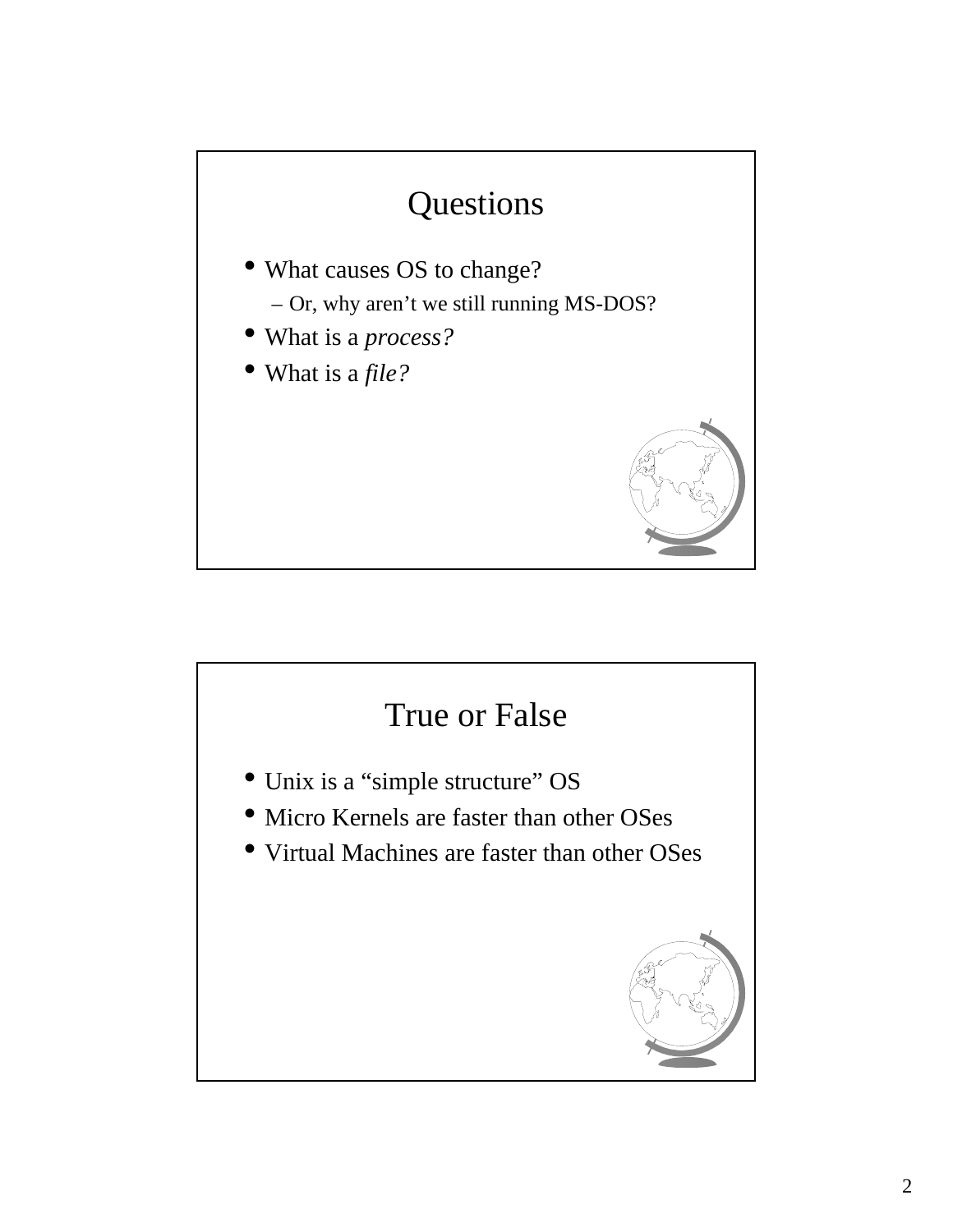

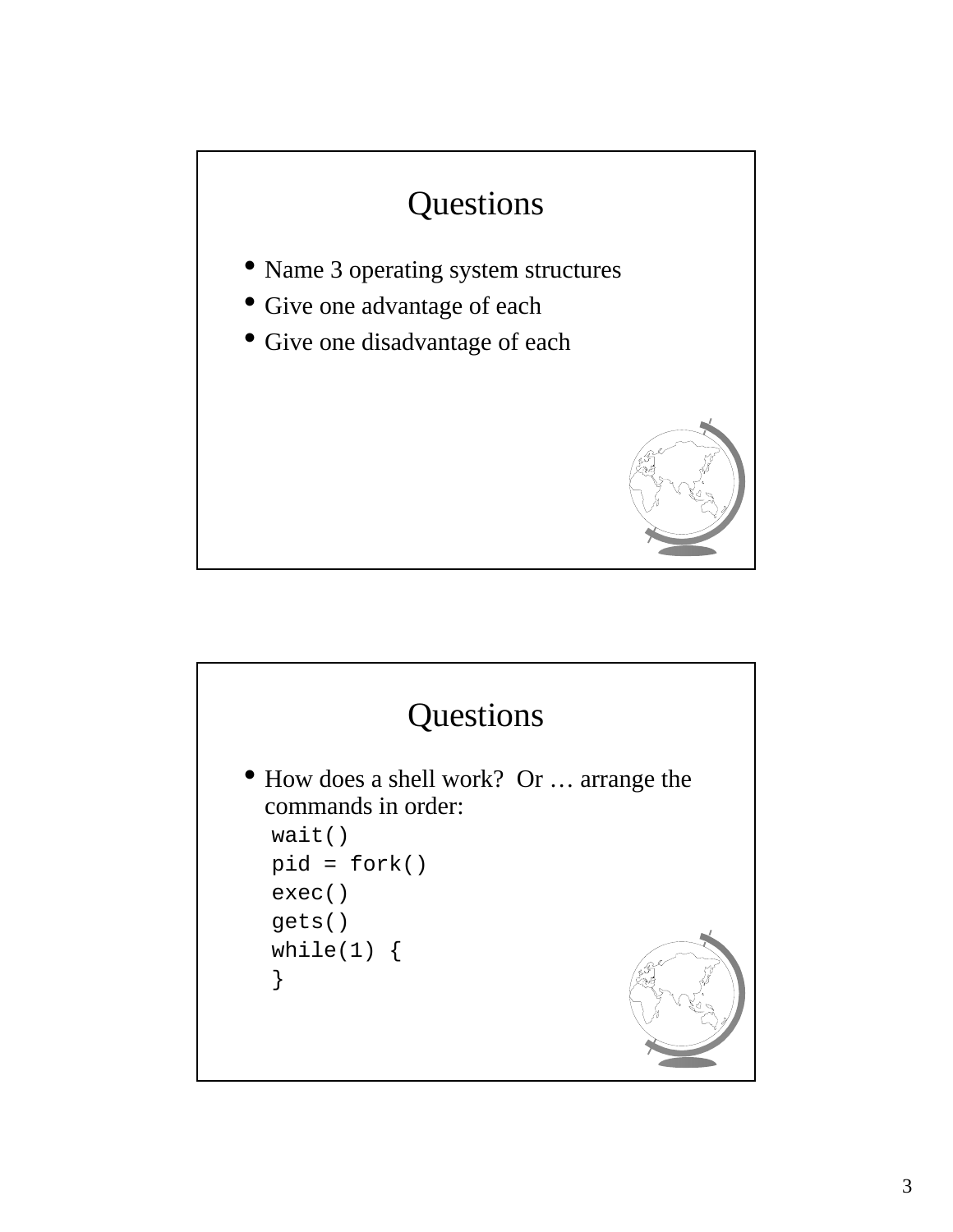### Review

- What is a PCB?
- Usually the PCB is in OS memory only. Assume we put the PCB into a processes address space. What problems might this cause?



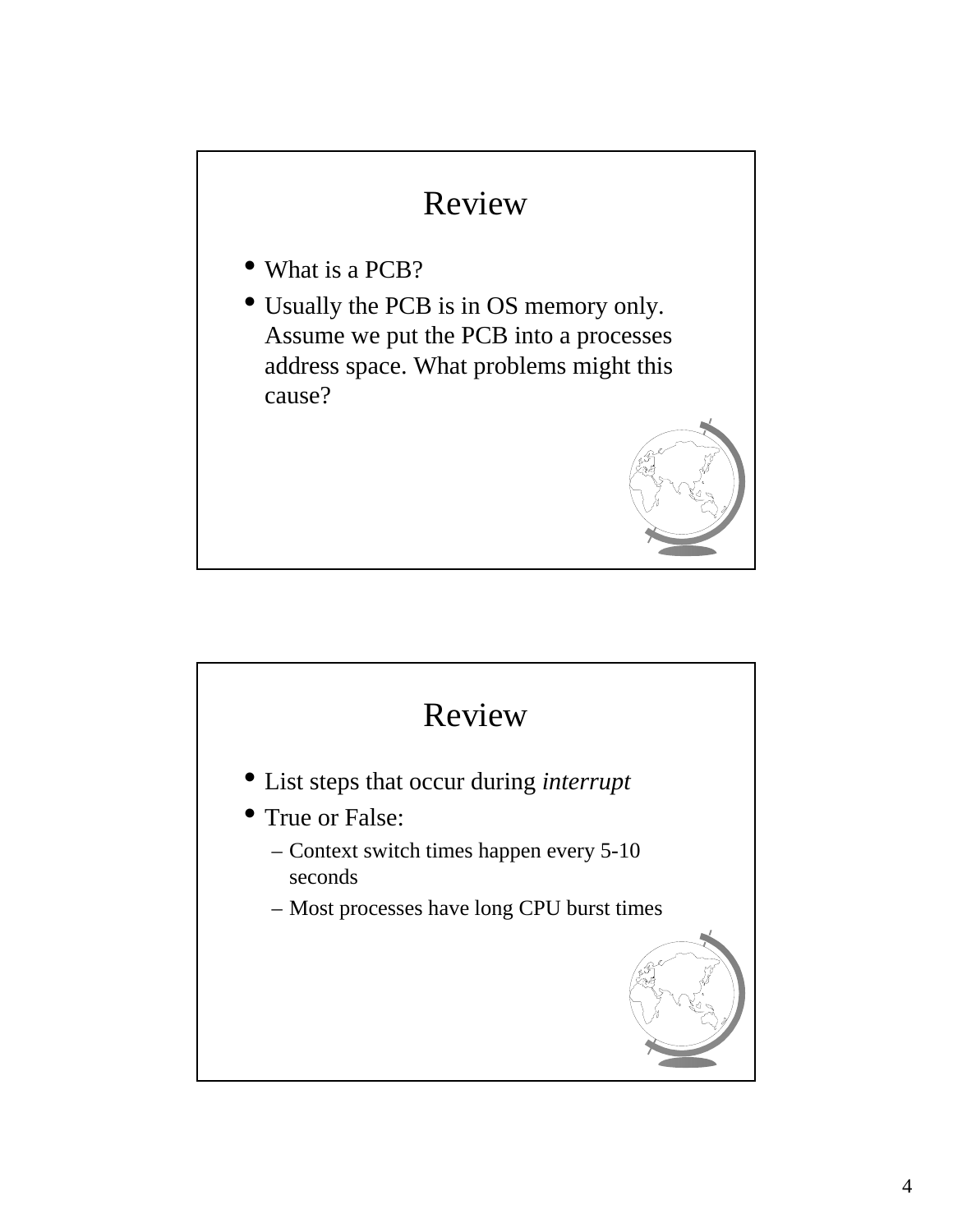

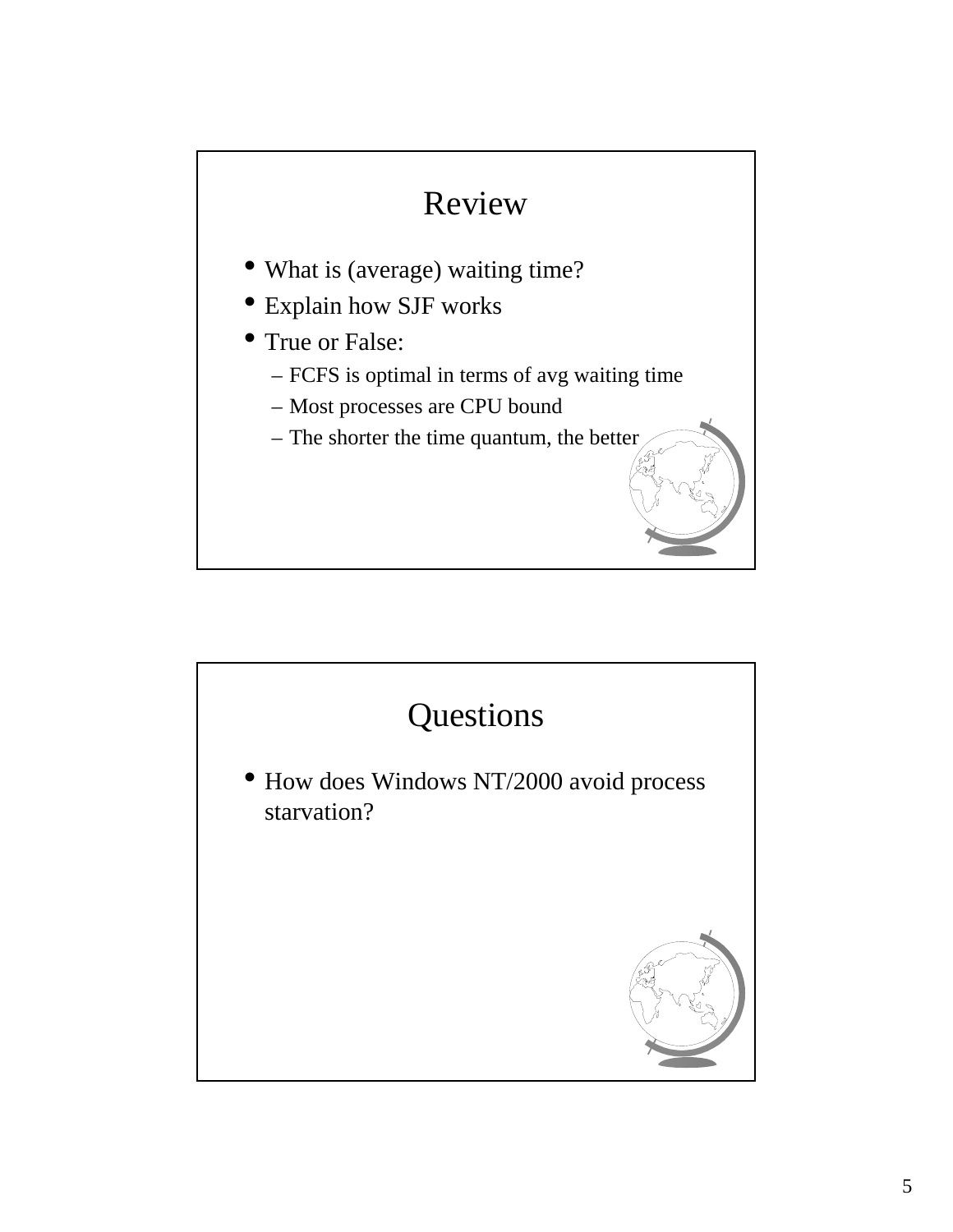

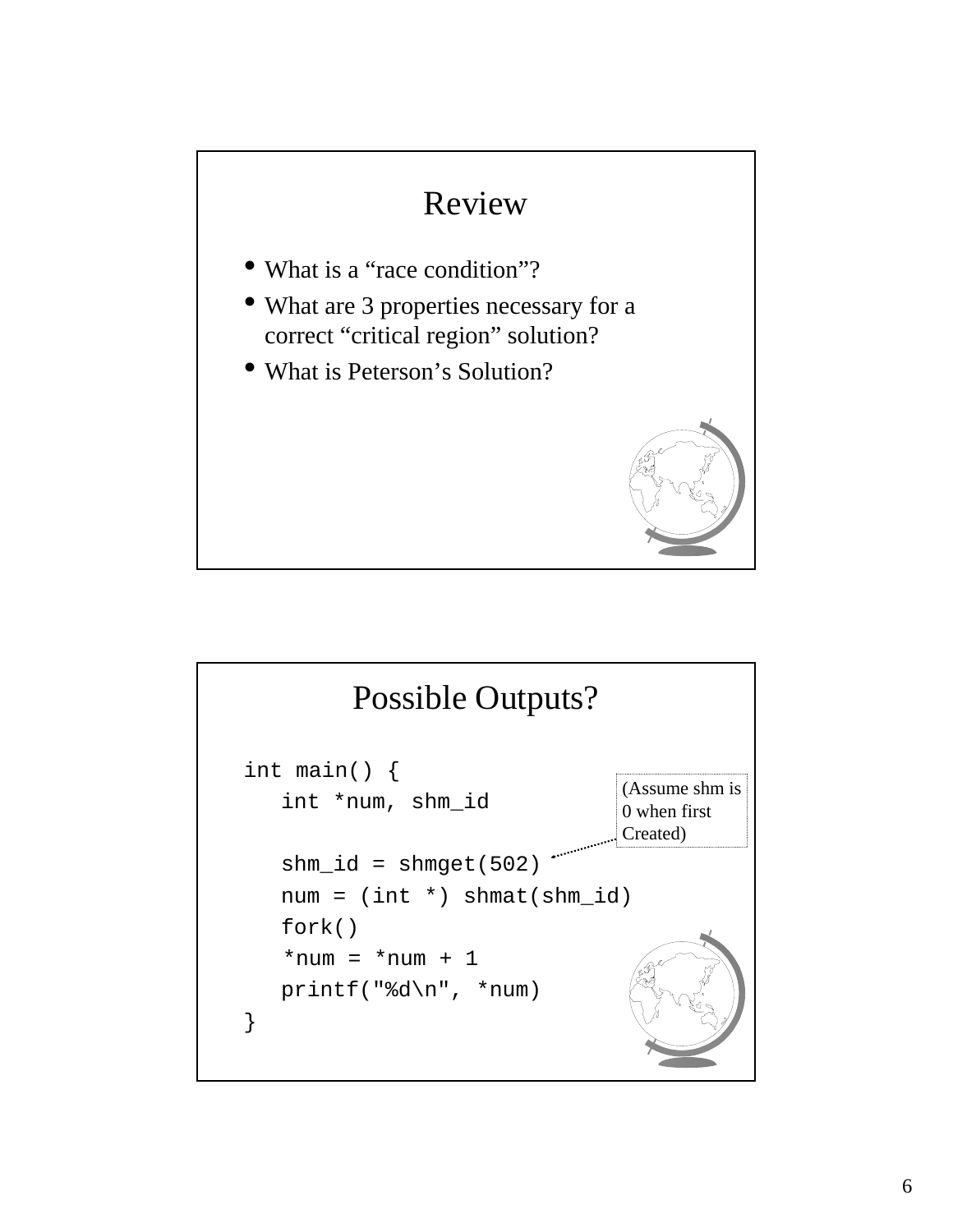## Possible Outputs?

```
int num = 0;
int main() { 
   fork();
   num = num + 1printf("%d\n", *num)
} 
What if fork() was spawn()?
```
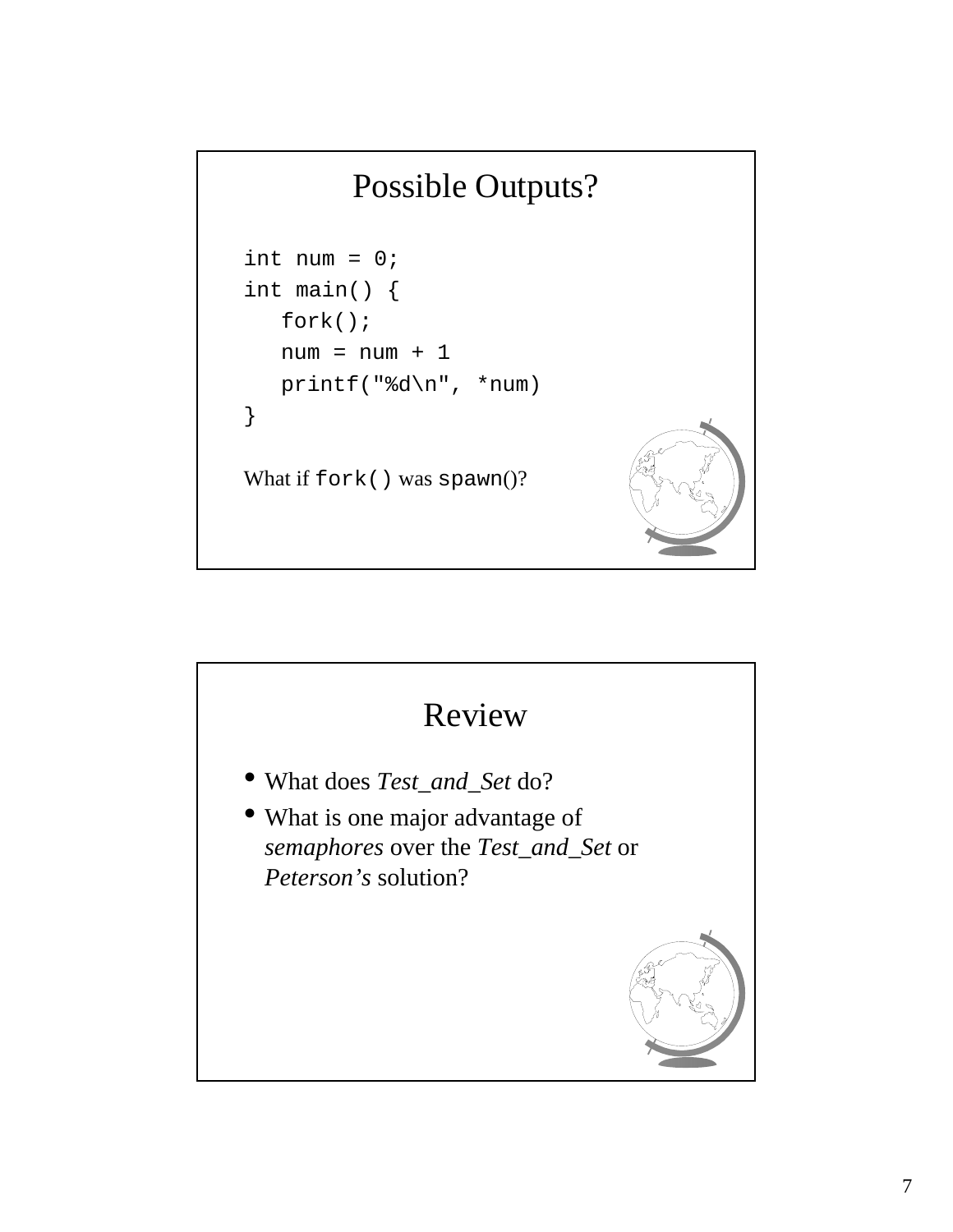# Review • What is the Memory Management Unit? • What is a relocation register? • What happens to it during a context switch?

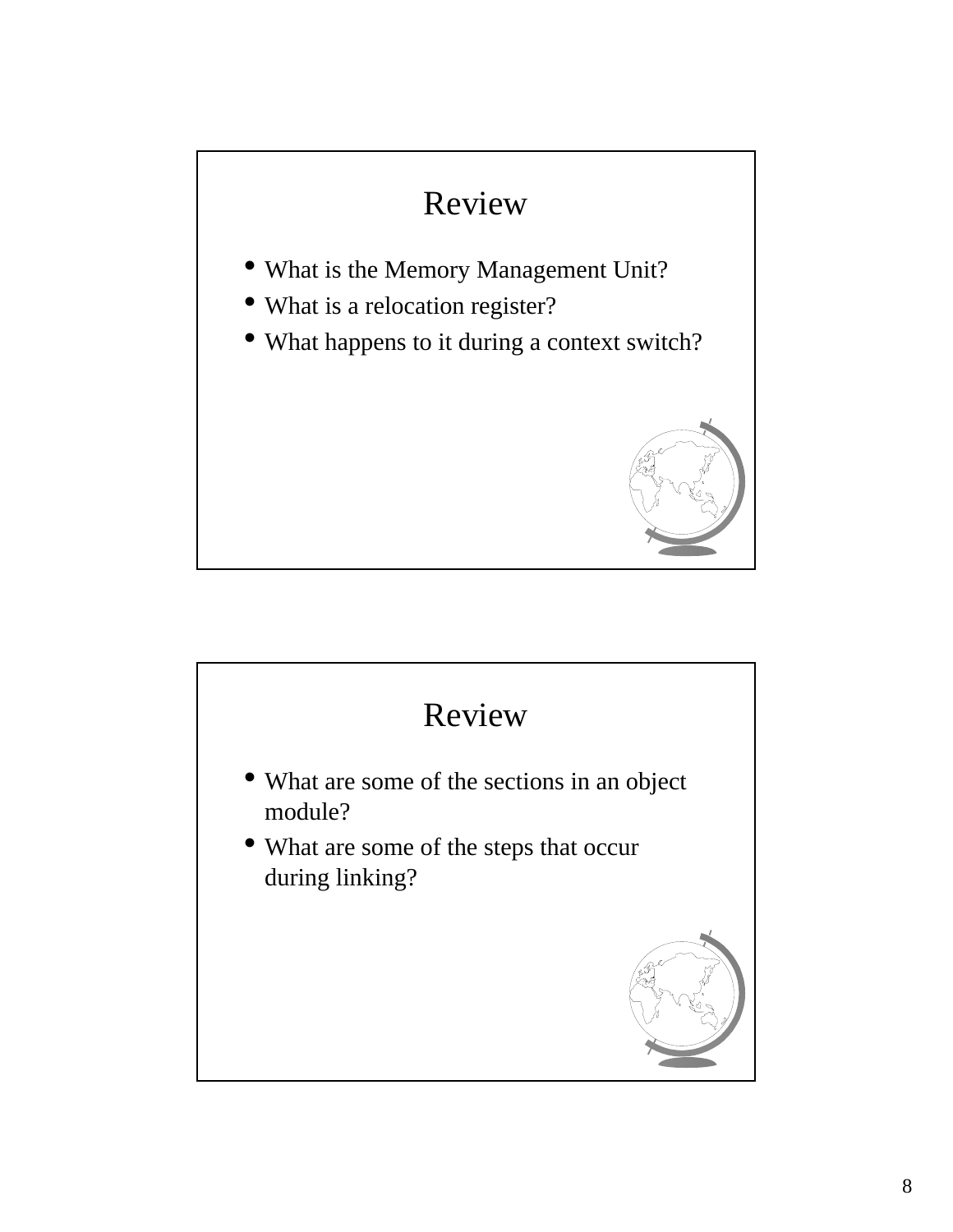# Review • What is internal fragmentation? • What is external fragmentation? • What is compaction?

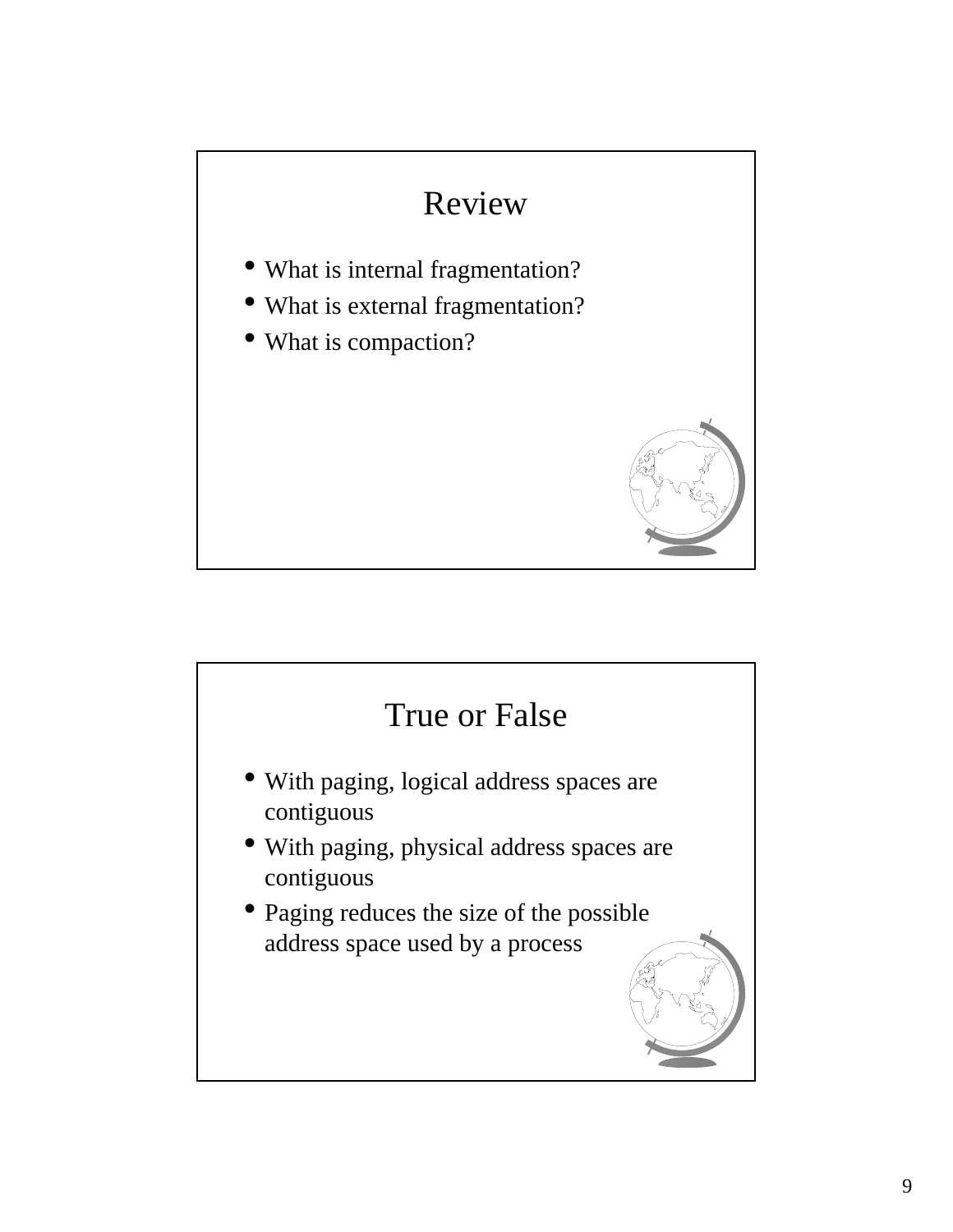

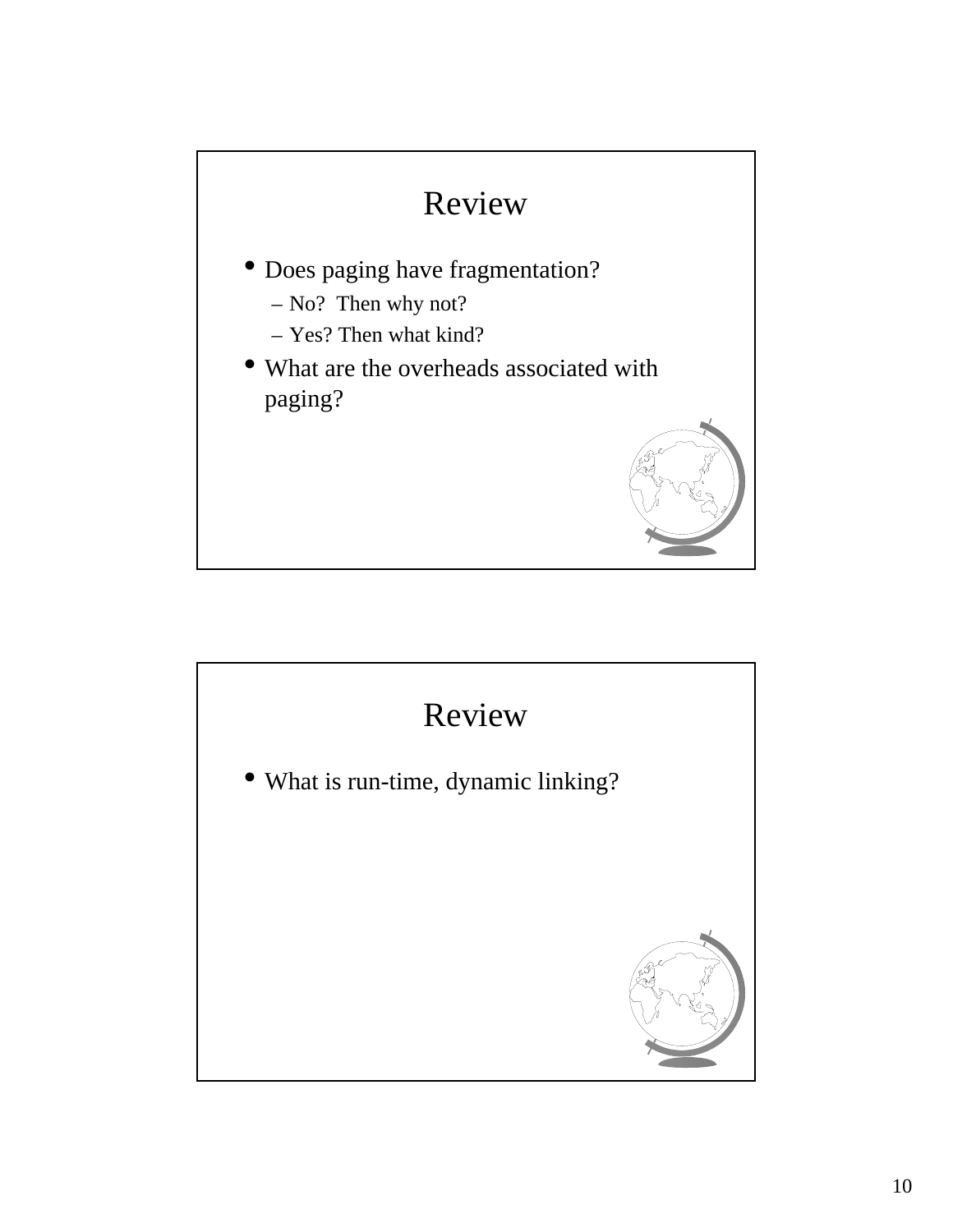#### Review True or False: a) The logical address space cannot be bigger than the physical address space b) Processes have big address spaces because they always need them • Demand paging: a) Is unrelated to basic paging b) Brings logical pages into physical memory when requested by a process c) Increases memory requirements for a  $\oint$ d) All of the above e) None of the above

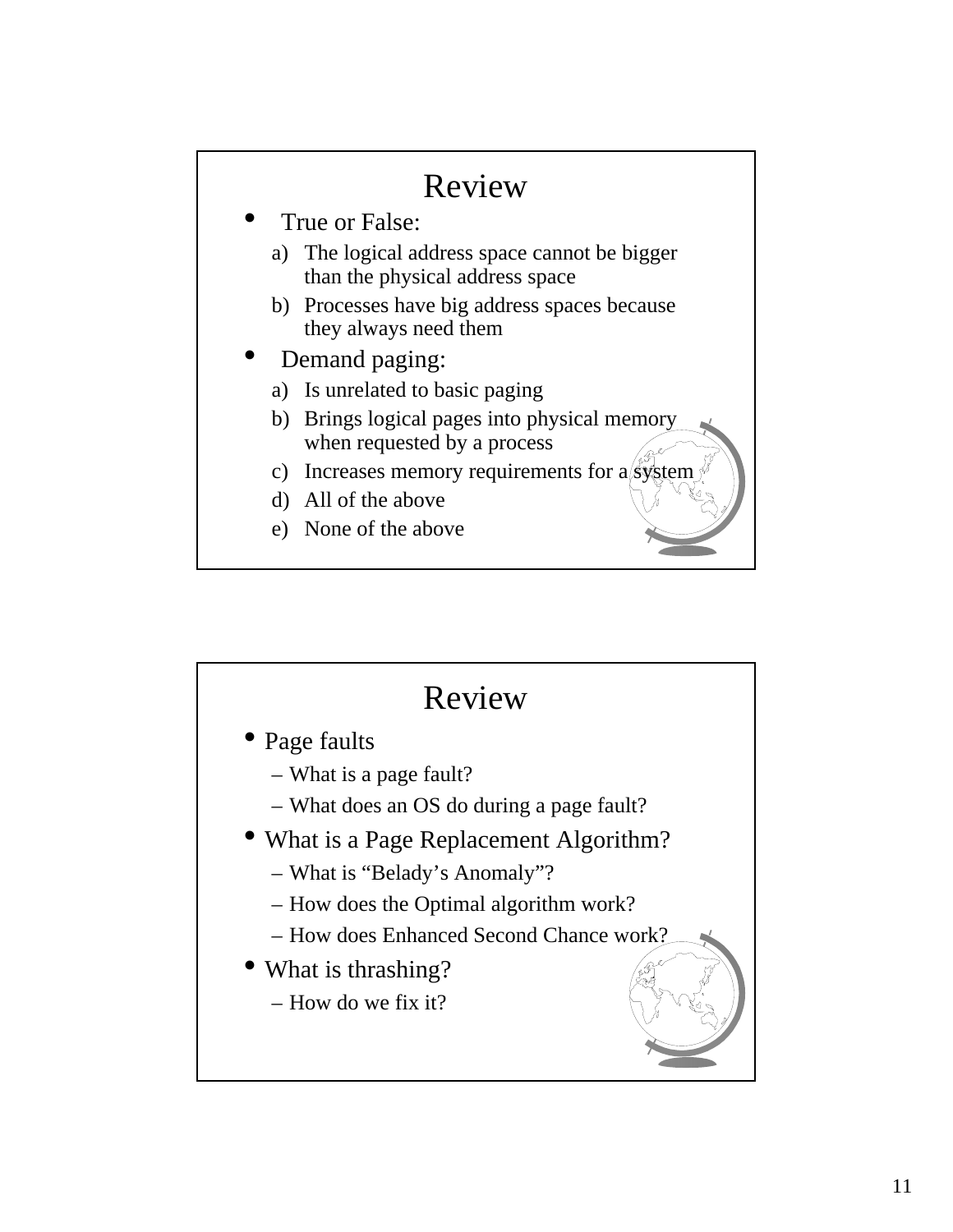

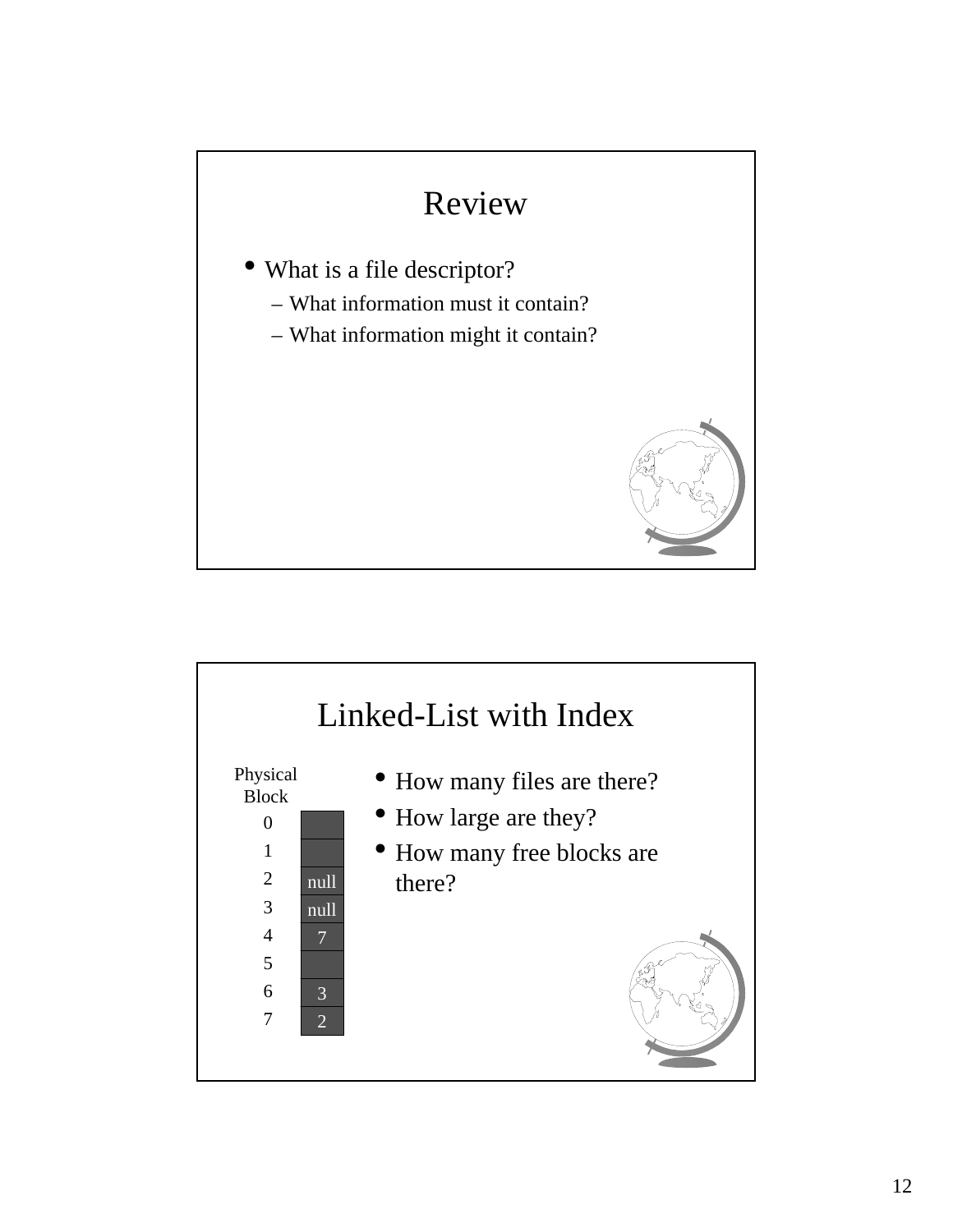

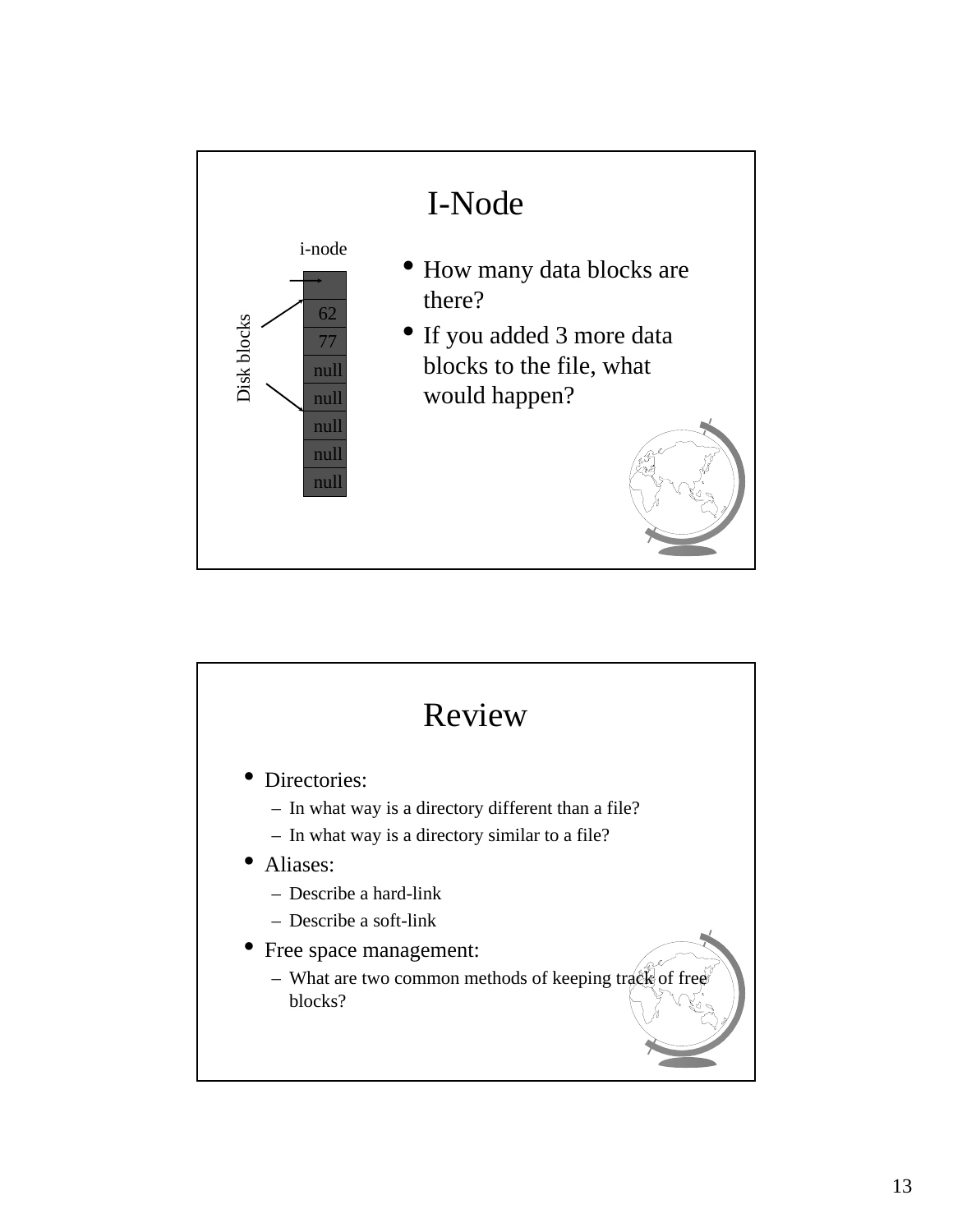## Flo00 • What is *journaling*? How is it used in modern file systems? • How do large disks cause problems for some file systems? How are those problems addressed in modern file systems?